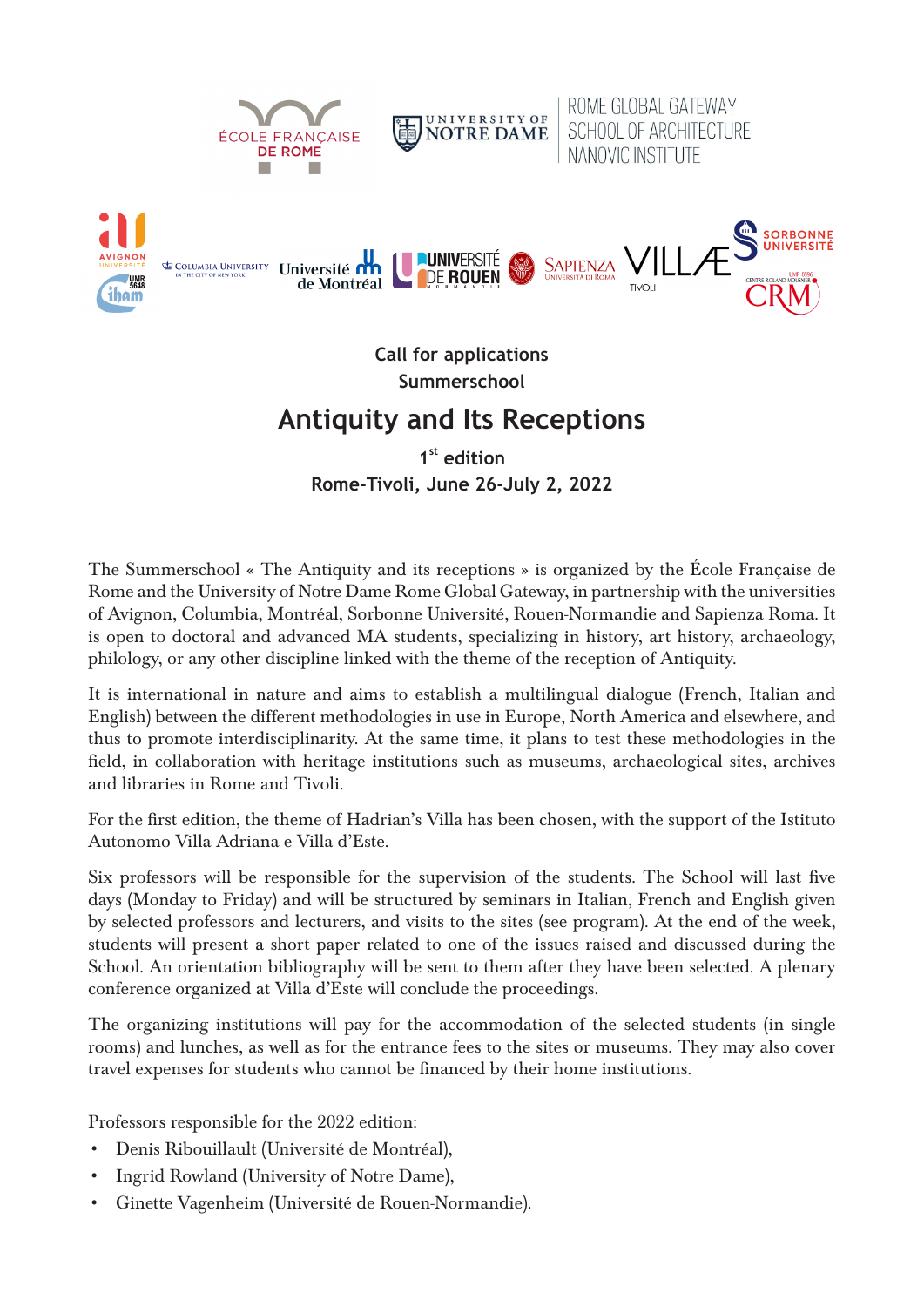## Applications

Applications must be submitted by January 31, 2022 12:00 noon (Rome time) using the following link: https://candidatures.efrome.it/l\_antiquite\_et\_ses\_receptions.

Applicants must send a dossier written in one of the three languages of the summer school (English, Italian or French) and including:

- a curriculum vitae;
- a letter of motivation and a letter of recommendation from the thesis supervisor or another academic (in one pdf file).

## Contact

Secrétariat des études pour l'Antiquité, École française de Rome: secrant@efrome.it.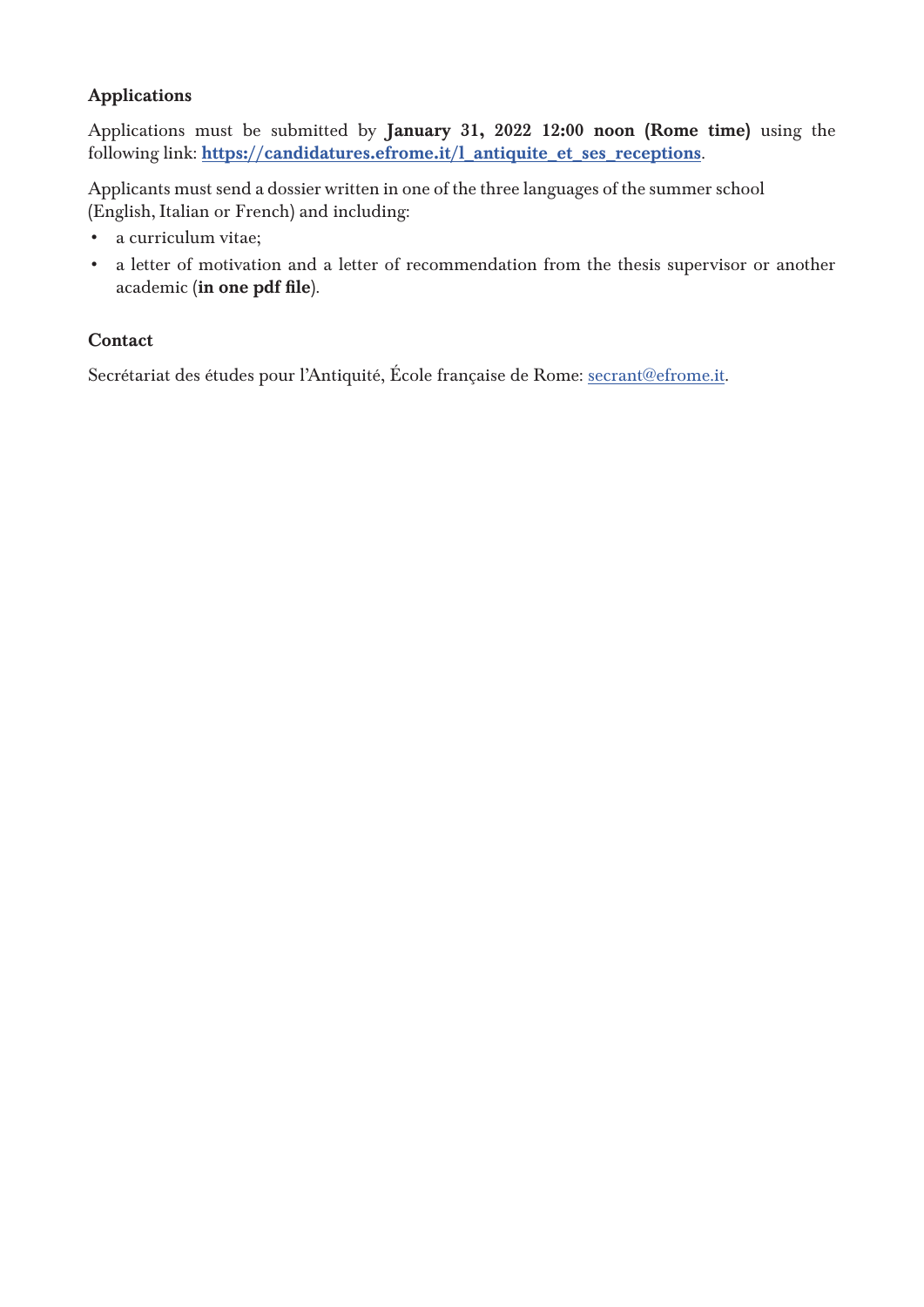# **PROGRAMME**

## **LUNDI 27/06/2022**

9h : Accueil de Br. Marin (EFR), S. Dall'Olio (UND) et A. Bruciati (Villa Adriana/Villa d'Este).

9h30-12h45 : Séminaires et discussion

- 9h30-11h : F. De Angelis (Columbia University), *Topographie, architecture et fonction des espaces à Villa Adriana* (italien ou anglais).
- 11h15-12h45 : M. L. Caldelli (Università Sapienza Roma), *Il culto di Antinoo: la* lex collegi salutaris Dianae et Antinoi (italien)

13h00-14h30 : Déjeuner

15h30-18h30 : Ateliers

- 15h30-16h30 : G. Cinque (Università Roma Tor Vergata), *Le rappresentazioni planimetriche di Villa Adriana tra XVI e XVIII secolo* (italien)
- 17h00-18h30 : A. Riccomini (Università di Pavia), *Artisti, antiquari, viaggiatori del Grand Tour: come cambia nei secoli lo sguardo su Tivoli* (italien)

19h00-20h00 : Orientation des travaux de fin d'école des étudiant.e.s.

## **MARDI 28/06/2022**

9h30-12h45 : séminaires et discussion

- 9h30-11h : D. Internullo (Università Roma Tre), *Un nouveau point de vue sur les '*Mirabilia*'* (italien)
- 11h15-12h45 : C. Revest (CRM CNRS, Paris), *Les enjeux politiques et culturels de la redécouverte des ruines* (français)

13h00-14h30 : Déjeuner

15h00-19h00 : Ateliers

- 15h-16h30 : *Visite des manuscrits à la Bibliothèque apostolique Vaticane* (C.Revest et D.Internullo)
- 17h30-19h00 : *Visite du Castel Sant'Angelo. Morire da imperatore: il mausoleo di Adriano* (M.L. Caldelli)

#### **MERCREDI 29/06/2022**

9h30-12h45 : Séminaires et discussion

- 9h30-11h00 : A. Riccomini, *I marmi antichi raccontano: database della* Biblioteca Museum Iconographicum *e visita alla Biblioteca di Palazzo Venezia*.
- 11h15-12h45 : C. Ruggero (Berlin Brandenburgische Akademie der Wissenschaften et Munich Zentralinstitut für Kunstgeschichte), *The Role of Photography in the Manifold Reception of Hadrian's Villa* (anglais)